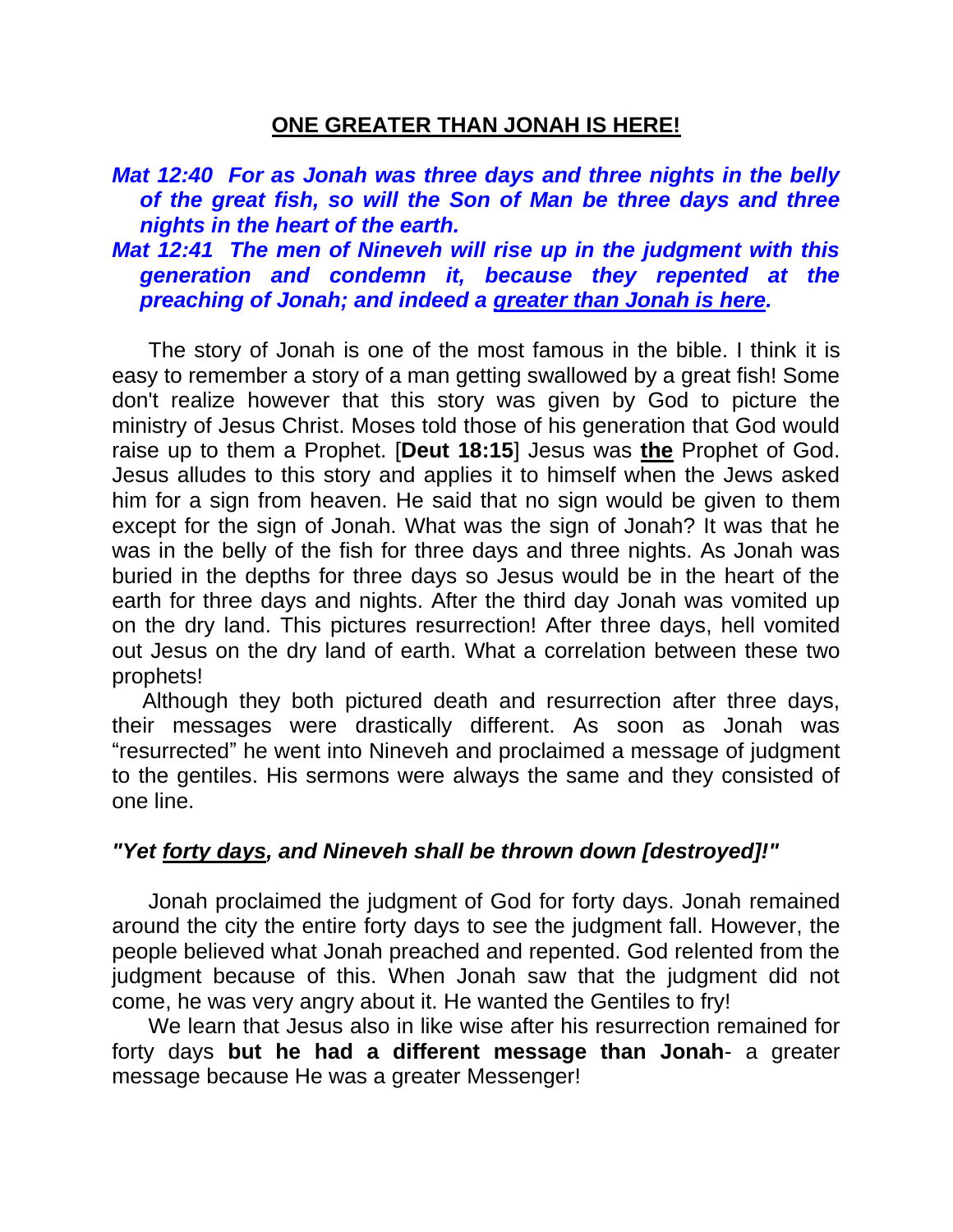### *Act 1:3 to whom He also presented Himself alive after His suffering by many infallible proofs, being seen by them during forty days and speaking of the things pertaining to the kingdom of God.*

 Jonah's message was a message of judgment and destruction, but Jesus' message was a message of salvation and deliverance! Jonah desired for and preached judgment upon the gentiles. Jesus desired for and preached a message of salvation to the gentiles. Jonah proclaimed that God's judgment was about to tear them down [overthrow them]. Jesus message those 40 days after he was resurrected was that God was about to start **building up** those who would accept and believe upon Him, even the gentiles!

## *Mat 16:18 And I also say to you that you are Peter, and on this rock I*  will build My church, and the gates of Hades shall not prevail *against it.*

 Jonah preached destruction to the gentiles. Jesus here says that He came to **build** His church which is primarily comprised of the gentiles. Jesus came to build up not destroy. Jesus is greater than the Law. When the Law was given on Mt. Sinai and Moses come down off the mountain he found many worshipping a golden calf. 3000 men died that day. [**Ex. 32:28**] However, on the day of Pentecost [this feast was to remember the giving of the Law] the Spirit was sent and 3000 men got saved that day. [**Acts 2:41**] Jesus is greater than the Law but He is also greater than Jonah. His message is greater than that of Jonah! Jonah preached the judgment of God but Jesus preached salvation and the love of God. Jesus is greater than the judgment of God. Jesus on the cross took the wrath of God we all deserve and offers us the gift of righteousness. Sins do not stand in the way of sinners and God anymore. The sins of the whole world were placed on Jesus. What stands between God and the sinner is Jesus Christ. He is the door. All they have to do is believe the message of the One who is greater than Jonah!

 Jesus stayed after he was raised from the dead forty days preaching the good news of the gospel. He proclaimed that God was about to start building up his church. Jesus then left so He could start the building process. He had to go so that the Spirit could be sent to give birth to the Church. On the day of Pentecost the Spirit was outpoured and the building of the church started. The ministry of the Holy Spirit is a building up ministry. How can we tap into this ministry? It is no secret! We find that the